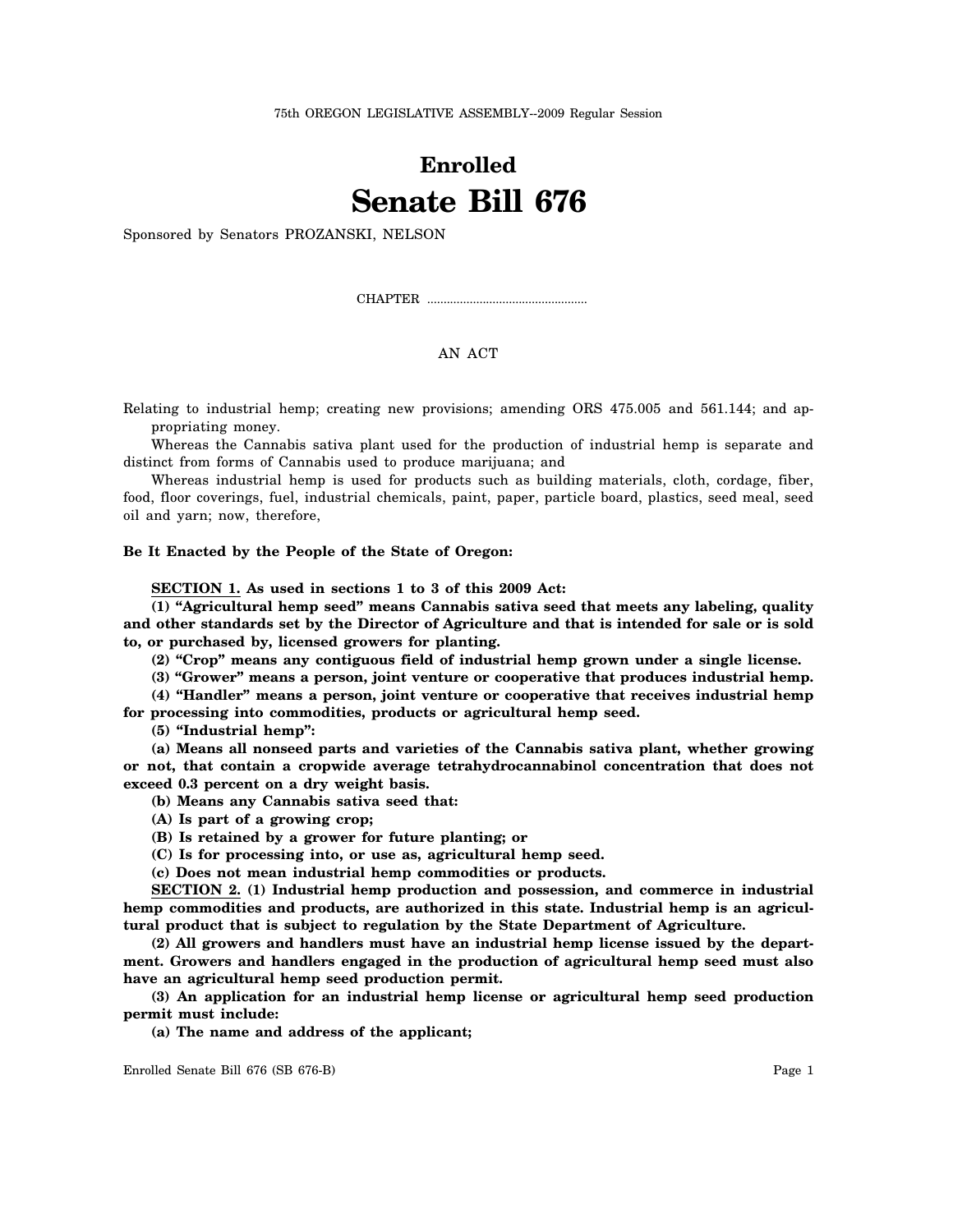**(b) The name and address of the industrial hemp operation of the applicant;**

**(c) The global positioning system coordinates and legal description for the property used for the industrial hemp;**

**(d) If the industrial hemp license or agricultural hemp seed production permit application is by a grower, information sufficient to establish that the industrial hemp crop of the applicant will be at least 2.5 acres in size; and**

**(e) Any other information required by the department by rule.**

**(4) An industrial hemp license or agricultural hemp seed production permit is valid for a three-year term unless revoked and may be renewed as provided by department rule. An industrial hemp license or agricultural hemp seed production permit is a personal privilege that is nontransferable.**

**(5) An agricultural hemp seed production permit authorizes a grower or handler to produce and handle agricultural hemp seed for sale to licensed industrial hemp growers and handlers. A seller of agricultural hemp seed shall ensure that the seed complies with any standards set by the Director of Agriculture under ORS 633.511 to 633.750. The department shall make available to growers information that identifies sellers of agricultural hemp seed.**

**(6) Subject to department guidelines, a grower may retain seed from each industrial hemp crop to ensure a sufficient supply of seed for that grower for the following year. A grower does not need an agricultural hemp seed production permit in order to retain seed for future planting. Seed retained by a grower may not be sold or transferred and does not need to meet the department**′**s agricultural hemp seed standards.**

**(7) Every grower or handler must keep records as required by department rule. Upon not less than three days**′ **notice, the department may subject the required records to inspection or audit during normal business hours. The department may make an inspection or audit for the purpose of ensuring compliance with:**

**(a) A provision of this section;**

**(b) Department rules;**

**(c) Industrial hemp license or agricultural hemp seed production permit requirements, terms or conditions; or**

**(d) A final department order directed to the grower**′**s or handler**′**s industrial hemp operations or activities.**

**(8) In addition to any inspection conducted pursuant to ORS 561.275, the department may inspect any industrial hemp crop during the crop**′**s growth phase and take a representative composite sample for field analysis. If a crop contains an average tetrahydrocannabinol concentration exceeding 0.3 percent on a dry weight basis, the department may detain, seize or embargo the crop as provided under ORS 561.605 to 561.620.**

**(9) The department may charge growers and handlers reasonable fees as determined by the department. Moneys from fees charged under this subsection shall be deposited to the Department of Agriculture Service Fund and are continuously appropriated to the department for purposes of carrying out the duties of the department under this section and section 3 of this 2009 Act.**

**SECTION 3. (1) In addition to any other liability or penalty provided by law, the State Department of Agriculture may revoke or refuse to issue or renew an industrial hemp license or an agricultural hemp seed production permit and may impose a civil penalty for violation of:**

**(a) A license or permit requirement;**

**(b) License or permit terms or conditions;**

**(c) Department rules relating to growing or handling industrial hemp; or**

**(d) A final order of the department that is specifically directed to the grower**′**s or handler**′**s industrial hemp operations or activities.**

Enrolled Senate Bill 676 (SB 676-B) Page 2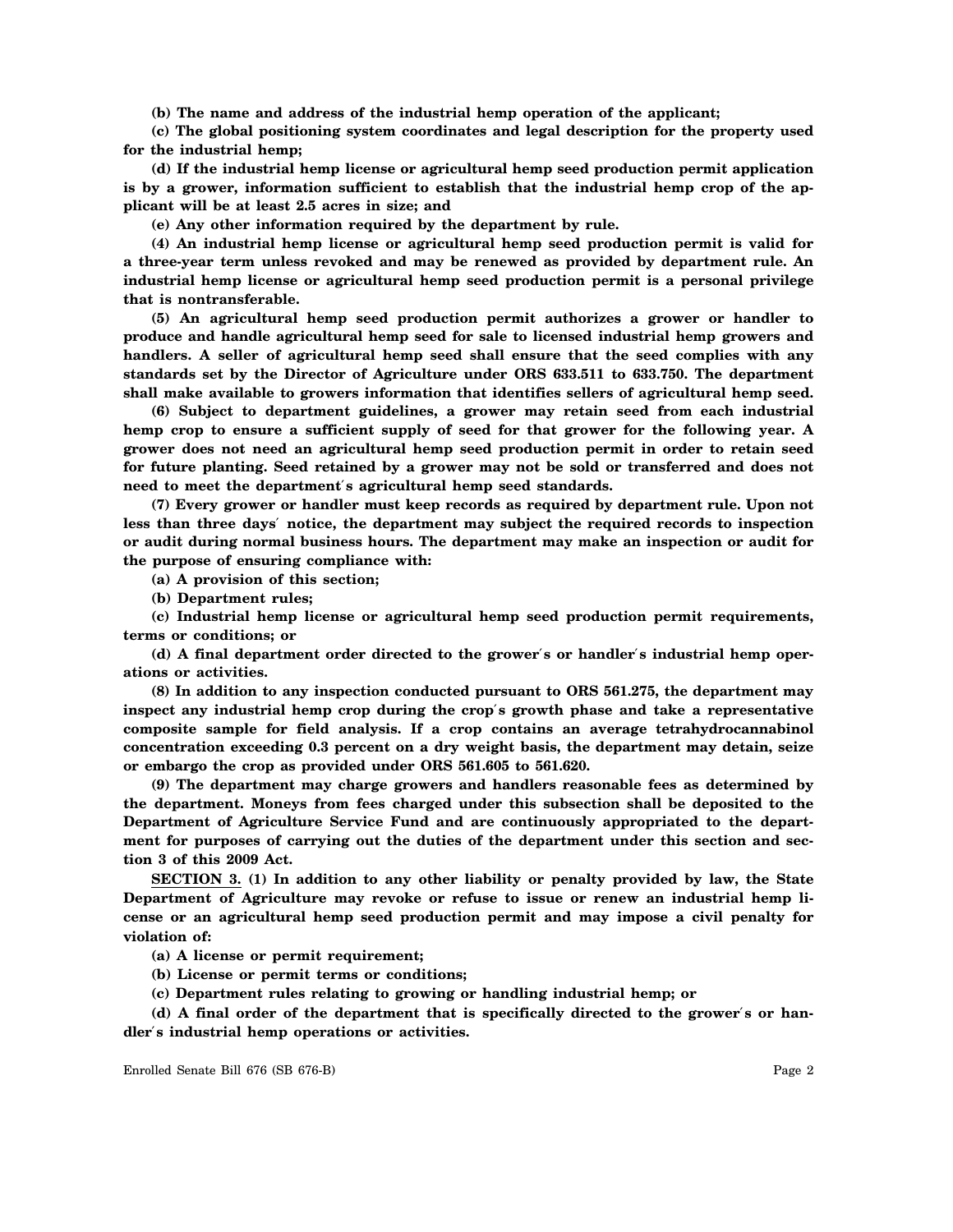**(2) The department may not impose a civil penalty under this section that exceeds \$2,500. The department shall impose civil penalties under this section in the manner provided by ORS 183.745.**

**(3) The department may revoke or refuse to issue or renew an industrial hemp license or an agricultural hemp seed production permit for violation of any rule of the department that pertains to agricultural operations or activities other than industrial hemp growing or handling.**

**(4) A revocation of, or a refusal to issue or renew, an industrial hemp license or an agricultural hemp seed production permit is subject to ORS chapter 183.**

**SECTION 4.** ORS 475.005 is amended to read:

475.005. As used in ORS 475.005 to 475.285 and 475.840 to 475.980, unless the context requires otherwise:

(1) "Abuse" means the repetitive excessive use of a drug short of dependence, without legal or medical supervision, which may have a detrimental effect on the individual or society.

(2) "Administer" means the direct application of a controlled substance, whether by injection, inhalation, ingestion or any other means, to the body of a patient or research subject by:

(a) A practitioner or an authorized agent thereof; or

(b) The patient or research subject at the direction of the practitioner.

(3) "Administration" means the Drug Enforcement Administration of the United States Department of Justice, or its successor agency.

(4) "Agent" means an authorized person who acts on behalf of or at the direction of a manufacturer, distributor or dispenser. It does not include a common or contract carrier, public warehouseman or employee of the carrier or warehouseman.

(5) "Board" means the State Board of Pharmacy.

(6) "Controlled substance"**:**

**(a)** Means a drug or its immediate precursor classified in Schedules I through V under the federal Controlled Substances Act, 21 U.S.C. 811 to 812, as modified under ORS 475.035. The use of the term "precursor" in this [*subsection*] **paragraph** does not control and is not controlled by the use of the term "precursor" in ORS 475.840 to 475.980.

**(b) Does not mean industrial hemp, as defined in section 1 of this 2009 Act, or industrial hemp commodities or products.**

(7) "Counterfeit substance" means a controlled substance or its container or labeling, which, without authorization, bears the trademark, trade name, or other identifying mark, imprint, number or device, or any likeness thereof, of a manufacturer, distributor or dispenser other than the person who in fact manufactured, delivered or dispensed the substance.

(8) "Deliver" or "delivery" means the actual, constructive or attempted transfer, other than by administering or dispensing, from one person to another of a controlled substance, whether or not there is an agency relationship.

(9) "Device" means instruments, apparatus or contrivances, including their components, parts or accessories, intended:

(a) For use in the diagnosis, cure, mitigation, treatment or prevention of disease in humans or animals; or

(b) To affect the structure of any function of the body of humans or animals.

(10) "Dispense" means to deliver a controlled substance to an ultimate user or research subject by or pursuant to the lawful order of a practitioner, and includes the prescribing, administering, packaging, labeling or compounding necessary to prepare the substance for that delivery.

(11) "Dispenser" means a practitioner who dispenses.

(12) "Distributor" means a person who delivers.

(13) "Drug" means:

(a) Substances recognized as drugs in the official United States Pharmacopoeia, official Homeopathic Pharmacopoeia of the United States or official National Formulary, or any supplement to any of them;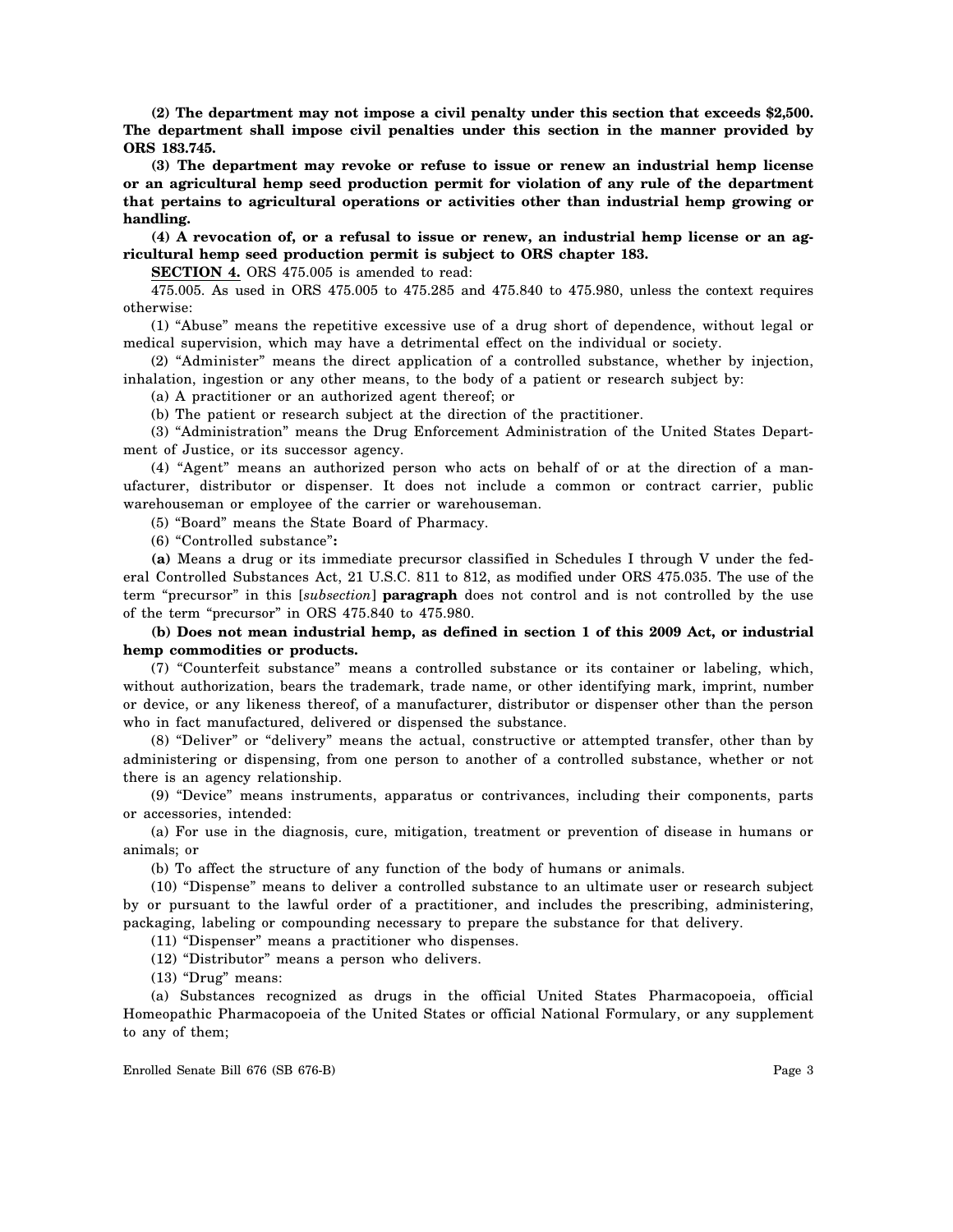(b) Substances intended for use in the diagnosis, cure, mitigation, treatment or prevention of disease in humans or animals;

(c) Substances (other than food) intended to affect the structure or any function of the body of humans or animals; and

(d) Substances intended for use as a component of any article specified in paragraph (a), (b) or (c) of this subsection; however, the term does not include devices or their components, parts or accessories.

(14) "Electronically transmitted" or "electronic transmission" means a communication sent or received through technological apparatuses, including computer terminals or other equipment or mechanisms linked by telephone or microwave relays, or any similar apparatus having electrical, digital, magnetic, wireless, optical, electromagnetic or similar capabilities.

(15) "Manufacture" means the production, preparation, propagation, compounding, conversion or processing of a controlled substance, either directly or indirectly by extraction from substances of natural origin, or independently by means of chemical synthesis, or by a combination of extraction and chemical synthesis, and includes any packaging or repackaging of the substance or labeling or relabeling of its container, except that this term does not include the preparation or compounding of a controlled substance:

(a) By a practitioner as an incident to administering or dispensing of a controlled substance in the course of professional practice; or

(b) By a practitioner, or by an authorized agent under the practitioner′s supervision, for the purpose of, or as an incident to, research, teaching or chemical analysis and not for sale.

(16) "Marijuana"**:**

**(a) Except as provided in this subsection,** means all parts of the plant Cannabis family Moraceae, whether growing or not; the resin extracted from any part of the plant; and every compound, manufacture, salt, derivative, mixture, or preparation of the plant or its resin.

**(b)** [*It*] Does not [*include*] **mean** the mature stalks of the plant, fiber produced from the stalks, oil or cake made from the seeds of the plant, any other compound, manufacture, salt, derivative, mixture, or preparation of the mature stalks (except the resin extracted therefrom), fiber, oil, or cake, or the sterilized seed of the plant which is incapable of germination.

**(c) Does not mean industrial hemp, as defined in section 1 of this 2009 Act, or industrial hemp commodities or products.**

(17) "Person" includes a government subdivision or agency, business trust, estate, trust or any other legal entity.

(18) "Practitioner" means physician, dentist, veterinarian, scientific investigator, certified nurse practitioner, physician assistant or other person licensed, registered or otherwise permitted by law to dispense, conduct research with respect to or to administer a controlled substance in the course of professional practice or research in this state but does not include a pharmacist or a pharmacy.

(19) "Prescription" means a written, oral or electronically transmitted direction, given by a practitioner for the preparation and use of a drug. When the context requires, "prescription" also means the drug prepared under such written, oral or electronically transmitted direction. Any label affixed to a drug prepared under written, oral or electronically transmitted direction shall prominently display a warning that the removal thereof is prohibited by law.

(20) "Production" includes the manufacture, planting, cultivation, growing or harvesting of a controlled substance.

(21) "Research" means an activity conducted by the person registered with the federal Drug Enforcement Administration pursuant to a protocol approved by the United States Food and Drug Administration.

(22) "Ultimate user" means a person who lawfully possesses a controlled substance for the use of the person or for the use of a member of the household of the person or for administering to an animal owned by the person or by a member of the household of the person.

**SECTION 5.** ORS 561.144 is amended to read:

Enrolled Senate Bill 676 (SB 676-B) Page 4